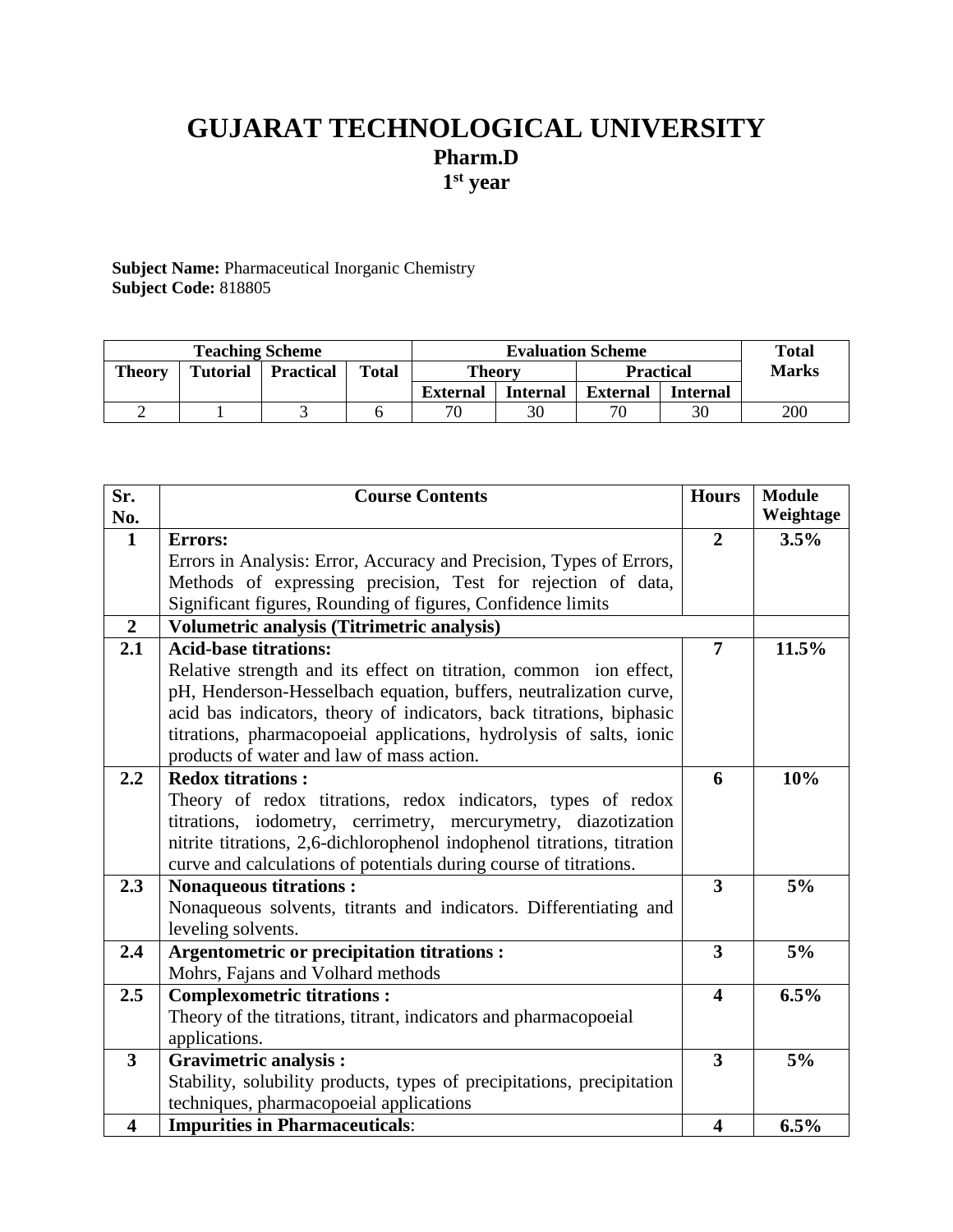|                | Sources of impurities, tests for purity and identity, limit tests for |                         |      |
|----------------|-----------------------------------------------------------------------|-------------------------|------|
|                | iron, arsenic, lead, heavy metals, chloride, sulphate.                |                         |      |
| 5              | <b>Gases and Vapors:</b>                                              | $\overline{2}$          | 3.5% |
|                | Oxygen, Anesthetics and Respiratory Stimulants                        |                         |      |
| 6              | <b>Acidifying agents:</b>                                             | $\mathbf{1}$            | 1.5% |
|                | Dilute HCl                                                            |                         |      |
| $\overline{7}$ | <b>Antacids:</b>                                                      | $\overline{2}$          | 3.5% |
|                | Types, Ideal characteristics of an antacid, Aluminium compounds,      |                         |      |
|                | compounds,<br>Magnesium<br>Calcium<br>compounds,<br>Sodium            |                         |      |
|                | compounds, Combination of Antacids                                    |                         |      |
| 8              | <b>Cathartics:</b>                                                    | $\overline{2}$          | 3.5% |
|                | Classification,<br>Magnesium hydroxide, Magnesium sulphate,           |                         |      |
|                | Sodium Phosphate, Dried Sodium Phosphate, Sodium Potassium            |                         |      |
|                | tartarate, Potassium bitartarate, Mercurous chloride                  |                         |      |
| 9              | Major intra and extra-cellular electrolytes:                          | $\overline{\mathbf{4}}$ | 6.5% |
|                | Physiological ions, electrolytes used for replacement therapy,        |                         |      |
|                | acids-base balance and combination therapy.                           |                         |      |
| 10             | <b>Essential and trace elements:</b>                                  | $\overline{\mathbf{3}}$ | 5%   |
|                | Transition elements and their compounds of pharmaceutical             |                         |      |
|                | importance: Iron and haematinics, mineral supplements.                |                         |      |
| 11             | <b>Antimicrobials</b>                                                 | $\boldsymbol{2}$        | 3.5% |
| 12             | <b>Pharmaceutical Aids used in pharmaceutical industry:</b>           | $\overline{\mathbf{3}}$ | 5%   |
|                | Anti-oxidants, preservatives, Filter aids, Adsorbents, Diluents       |                         |      |
| 13             | <b>Dental products:</b>                                               | $\overline{2}$          | 3.5% |
|                | Dentifrices, Anti-caries agents.                                      |                         |      |
| 14             | <b>Miscellaneous agents:</b>                                          | $\overline{\mathbf{4}}$ | 6.5% |
|                | Sclerosing agents, Expectorants, Emetics, poisons and Anti-dotes,     |                         |      |
|                | Sedatives                                                             |                         |      |
| 15             | <b>Inorganic Radio pharmaceuticals:</b>                               | $\overline{3}$          | 5%   |
|                | Nuclear radiopharmaceuticals, reactions, Nomenclature, Methods        |                         |      |
|                | of obtaining their standards and units of activity, measurements of   |                         |      |
|                | activity, clinical applications and dosage, hazards and precautions.  |                         |      |

## **Course materials:**

#### **Text books**

- a. A text book Inorganic medicinal chemistry by Surendra N. Pandeya
- b. A. H. Beckett and J. B. Stanlake's Practical Pharmaceutical chemistry Vol-I & Vol-II
- c. Inorganic Pharmaceutical Chemistry III-Edition P.Gundu Rao

## **Reference books**

- a. Inorganic Pharmaceutical Chemistry by Anand & Chetwal
- b. Pharmaceutical Inorganic chemistry by Dr.B.G.Nagavi
- c. Analytical chemistry principles by John H. Kennedy